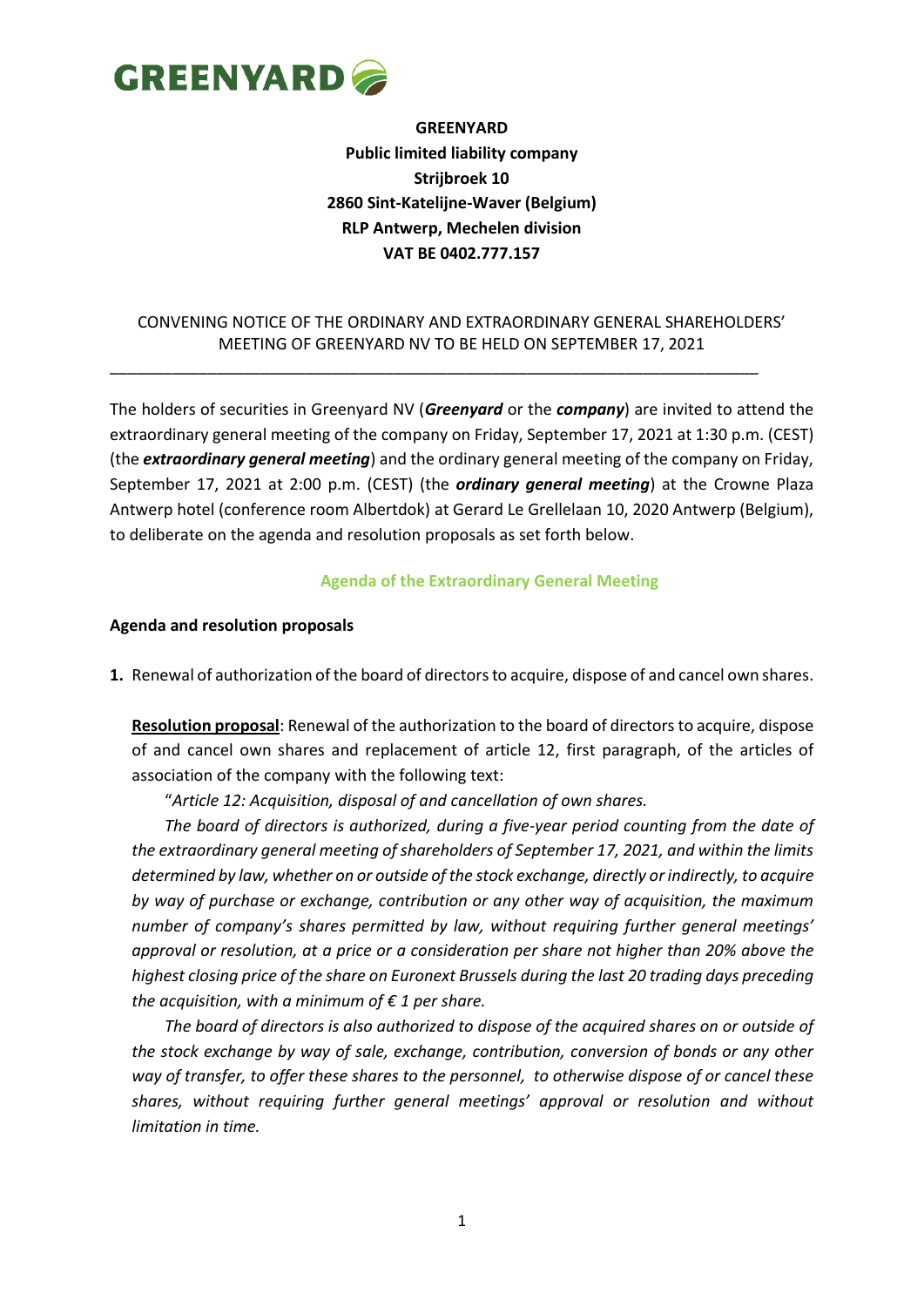*These authorizations also apply for any acquisitions and disposals of company's shares, directly or indirectly, by direct subsidiaries of the company in accordance with article 7:221 of the Belgian Code on Companies and Associations.".* 

**2.** Renewal of authorization to the board of directors to acquire and dispose of own shares in the event of an imminent serious disadvantage.

**Resolution proposal**: Renewal of the authorization to the board of directors to acquire and dispose of own shares to prevent an imminent serious disadvantage, and approval of the replacement of article 12, second paragraph, of the articles of association of the company with the following text:

"*In addition, the board of directors is authorized, during a three-year period counting from the publication of the authorization in the annexes of the Belgian Official Gazette, whether on or outside of the stock exchange, directly or indirectly, to acquire (by way of purchase or exchange, contribution or any other way of acquisition) or to dispose of (by way of sale, exchange, contribution, conversion of bonds or any other way of transfer) company's shares, if such acquisition or disposal is necessary to prevent an imminent serious disadvantage to the company. This authorization also applies for the acquisition or disposal of company's shares, directly or indirectly, by direct subsidiaries of the company in accordance with article 7:221 of the Belgian Code on Companies and Associations.*".

## **Agenda of the Ordinary General Meeting**

## **Agenda and resolution proposals**

- **1.** Acknowledgment and discussion of the annual report of the board of directors and of the report of the statutory auditor relating to the annual accounts and the consolidated financial statements for the financial year ended on March 31, 2021.
- **2.** Acknowledgment and approval of the annual accounts for the financial year ended on March 31, 2021, including the allocation of the annual result as proposed by the board of directors.

**Resolution proposal**: Approval of the annual accounts for the financial year ended on March 31, 2021, including the allocation of the annual result as proposed by the board of directors.

- **3.** Acknowledgement and discussion of the consolidated financial statements for the financial year ended on March 31, 2021.
- **4.** Acknowledgement and approval of the remuneration report for the financial year ended on March 31, 2021.

**Resolution proposal**: Approval of the remuneration report for the financial year ended on March 31, 2021*.*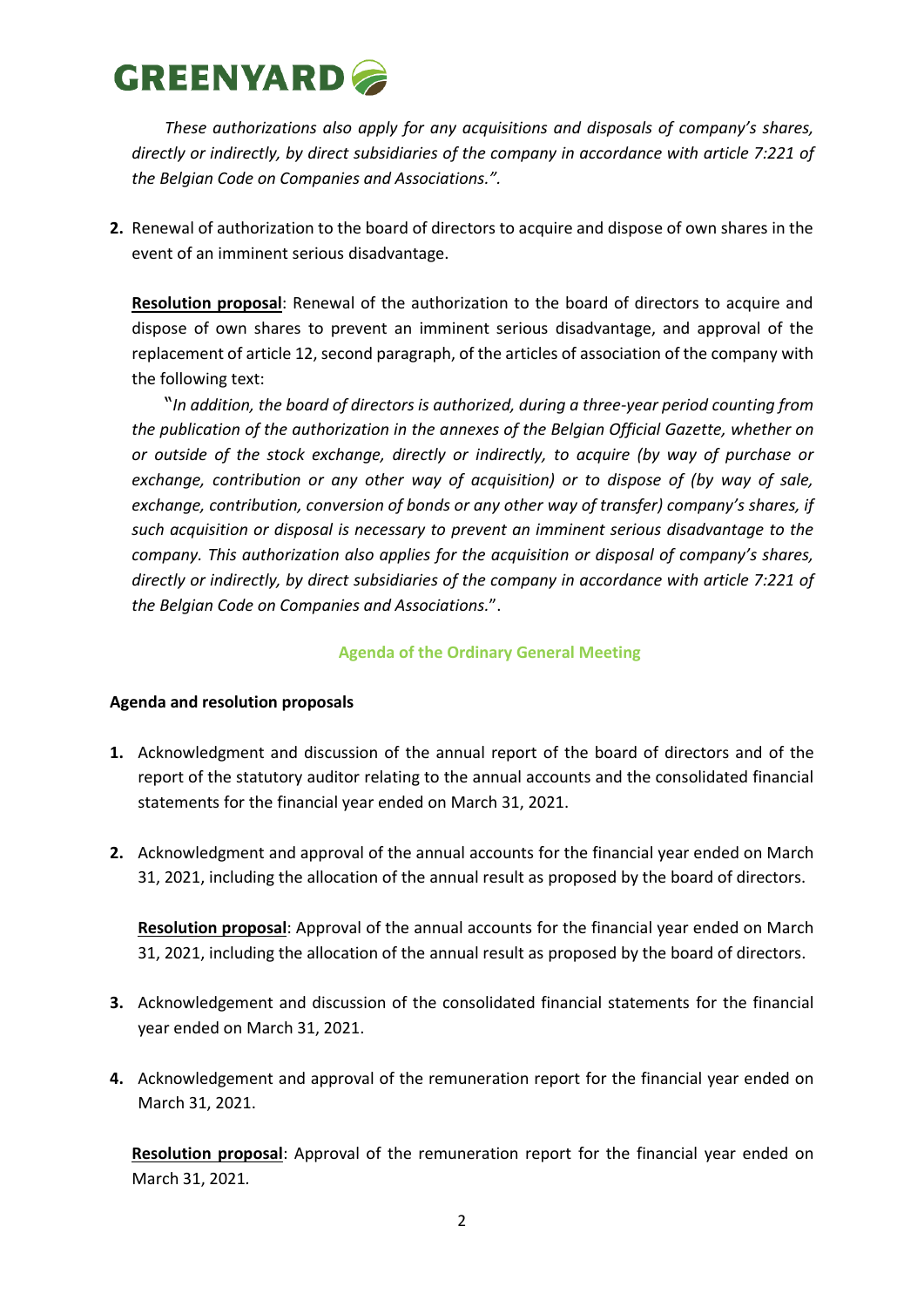**5.** Acknowledgement and approval of the remuneration policy.

**Resolution proposal**: Approval of the remuneration policy.

**6.** Discharge in favour of the directors for the performance of their mandate during the last financial year.

**Resolution proposal**: Grant of discharge to each company's director individually, including the former directors Omorphia Invest BV (permanently represented by Ms Valentine Deprez) and Intal BV (permanently represented by Mr Johan Vanovenberghe), for the performance of their mandate during the financial year ended on March 31, 2021.

**7.** Discharge in favour of the statutory auditor for the performance of its mandate during the last financial year.

**Resolution proposal**: Grant of discharge to the company's statutory auditor for the performance of its mandate during the financial year ended on March 31, 2021.

**8.** Acknowledgment of the voluntary resignation of directors and confirmation of the co-optation of new non-independent directors and determination of their remuneration.

**8.1 Resolution proposal**: Acknowledgement of the voluntary resignation of Omorphia Invest BV, permanently represented by Ms Valentine Deprez, with effect from February 18, 2021, and confirmation, in accordance with article 16 of the company's articles of association and article 7:88, §1 of the Belgian Code on Companies and Associations, of the appointment by cooptation of Galuciel BV, with registered office at 76 Franz Merjaystraat, 1050 Brussels (Belgium), permanently represented by Ms Valentine Deprez, as director of the company, for the remaining term of the mandate of the resigning director, which expires immediately after the ordinary general meeting in 2023 regarding the financial year ending on March 31, 2023. Its mandate will be remunerated on the same basis as those of the other members of the board of directors as set out in the remuneration policy which is the subject of agenda item 5.

**8.2 Resolution proposal**: Acknowledgement of the voluntary resignation of Intal BV, permanently represented by Mr Johan Vanovenberghe, with effect from April 1, 2021, and confirmation, in accordance with article 16 of the company's articles of association and article 7:88, §1 of the Belgian Code on Companies and Associations, of the appointment by cooptation of Alychlo NV, with registered office at 19 Lembergsesteenweg, 9820 Merelbeke (Belgium), permanently represented by Mr Marc Coucke, as director of the company, for the remaining term of the mandate of the resigning director, which expires immediately after the ordinary general meeting in 2023 regarding the financial year ending on March 31, 2023. Its mandate will be remunerated on the same basis as those of the other members of the board of directors as set out in the remuneration policy which is the subject of agenda item 5.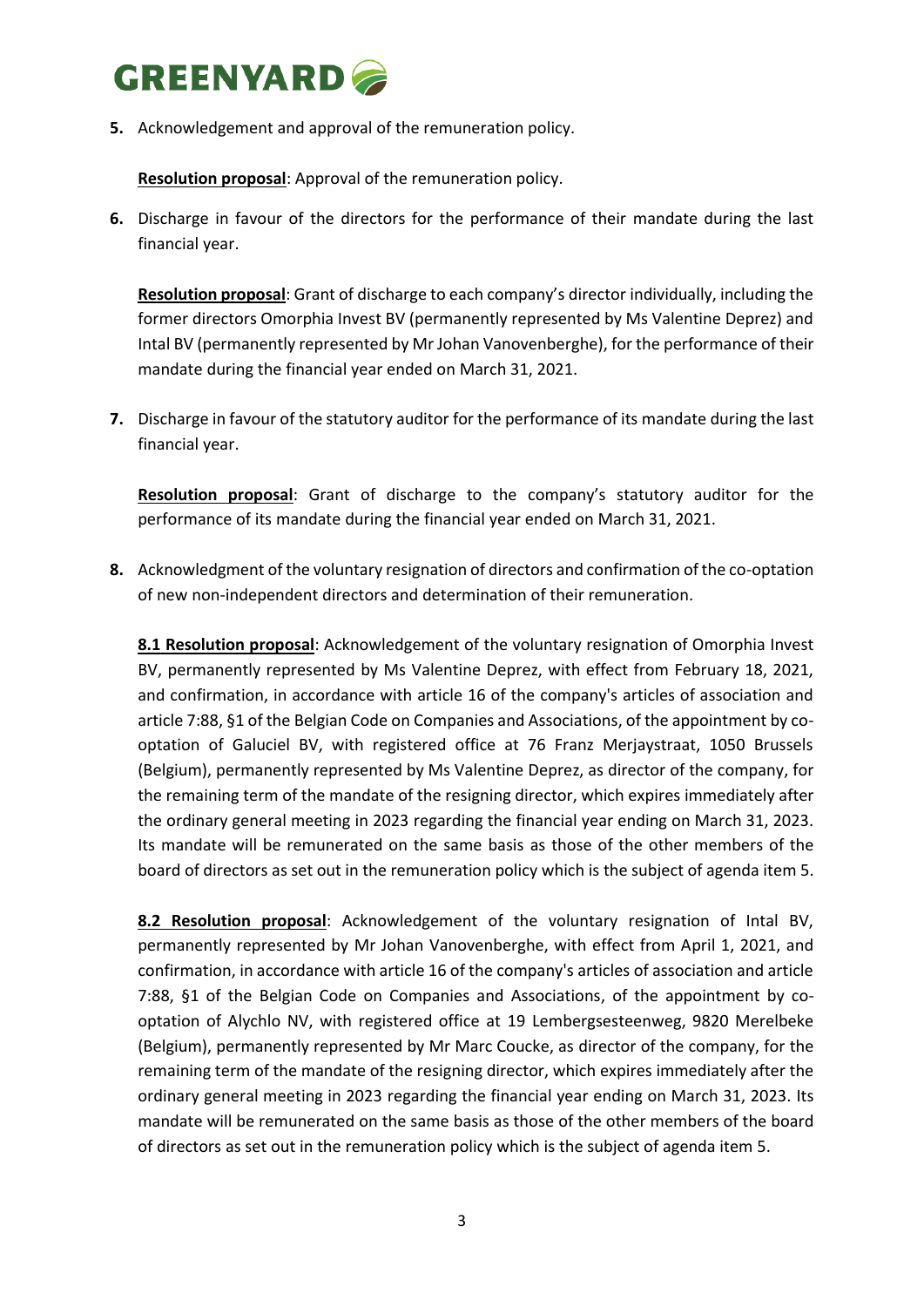The professional biography of Ms Valentine Deprez and Mr Marc Coucke are included in the Corporate Governance Statement of the 2020/2021 Financial Report and can be consulted on the company's website [\(www.greenyard.group\)](http://www.greenyard.group/).

**9.** Reappointment of the statutory auditor and determination of the statutory auditor's remuneration.

**Resolution proposal**: Reappointment, upon proposal by the audit committee, of Deloitte Bedrijfsrevisoren BV, with registered office at Gateway building, Brussels National Airport 1J, 1930 Zaventem (Belgium), as the company's statutory auditor, for the mandate of the statutory audit of the annual accounts and consolidated financial statements of the company, for a term of three consecutive financial years. This period commences today and ends immediately after the ordinary general meeting in 2024 regarding the financial year ending on March 31, 2024. For the exercise of its mandate as the company's statutory auditor, Deloitte Bedrijfsrevisoren BV is represented by Mr Kurt Dehoorne in his capacity as permanent representative. The total annual remuneration of the statutory auditor for the audit of the company is fixed at  $\epsilon$  287,630 (excluding VAT and to be indexed annually).

**10.** Amendment of the remuneration for a non-executive director.

**Resolution proposal**: Resolution to ratify, upon proposal by the board of directors and following recommendation by the nomination and remuneration committee, the decision to remunerate the non-executive director Intal BV, permanently represented by Mr Johan Vanovenberghe, as of January 1, 2021 and until its voluntary resignation with effect from April 1, 2021, in the same manner as the other non-executive directors according to the remuneration policy applicable during the financial year ended on March 31, 2021, as set out in the remuneration report under agenda item 4.

**11.** Granting of an additional remuneration to the independent directors for additional work performed during the financial year ended on March 31, 2021.

**Resolution proposal**: Granting an additional remuneration of € 1,500 to each of the following three independent directors of the company: Ms Hilde Laga, Gescon BV (permanently represented by Mr Dirk Van Vlaenderen) and Aalt Dijkhuizen B.V. (permanently represented by Mr Aalt Dijkhuizen) for the additional work carried out during the financial year ended on March 31, 2021 in analysing the potential application of article 7:97 of the Belgian Code on Companies and Associations to potential transactions discussed within the board of directors.

**12.** Approval to not apply the requirements of article 7:91, second paragraph of the Belgian Code on Companies and Associations for the financial year ending on March 31, 2022.

**Resolution proposal**: Approval to not apply for the financial year ending on March 31, 2022, the requirements of article 7:91, second paragraph of the Belgian Code on Companies and Associations.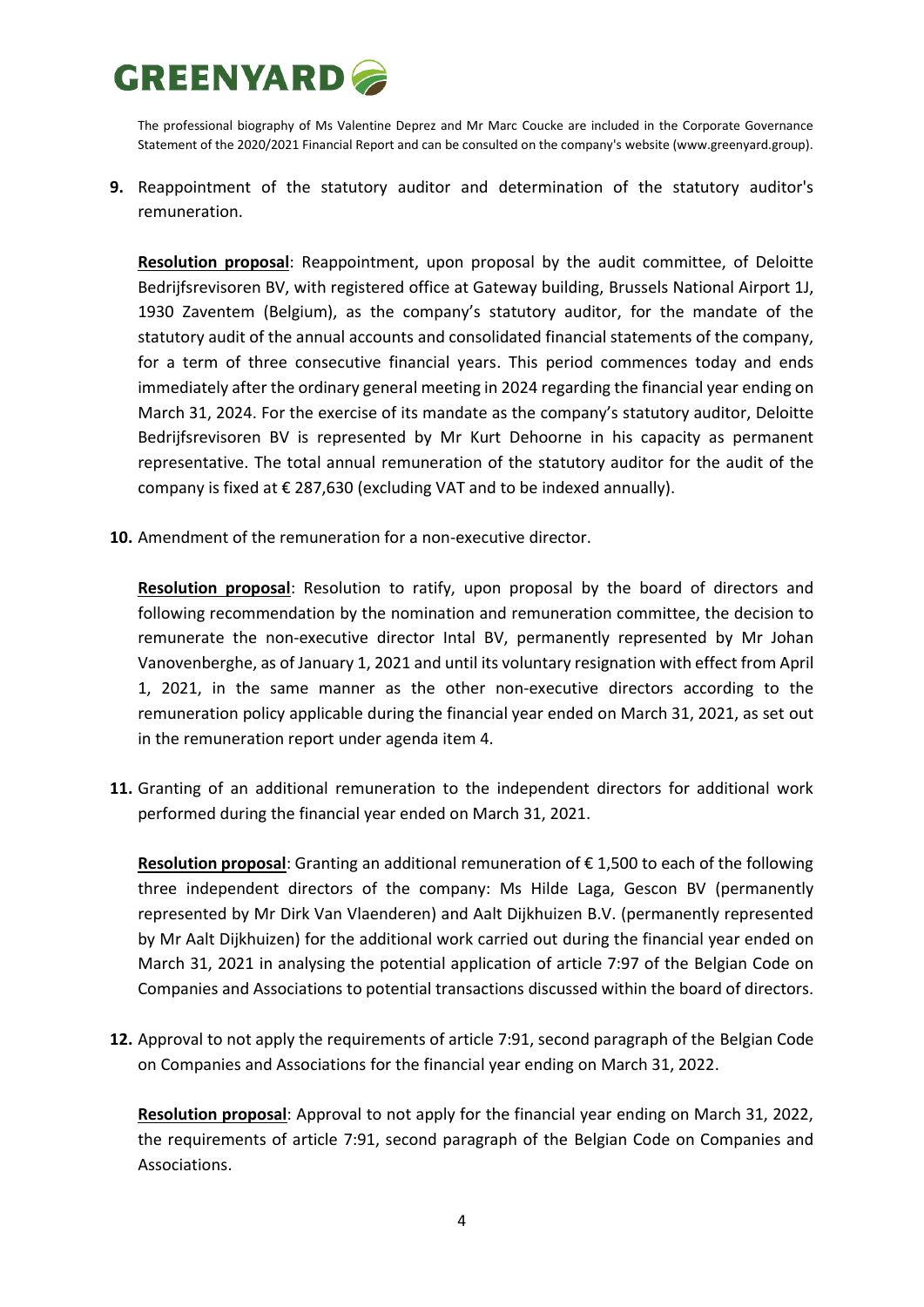**13.** Approval of change of control provisions in accordance with article 7:151 of the Belgian Code on Companies and Associations related to the Facilities Agreement, as most recently amended on March 29, 2021.

**Resolution proposal**: Decision in accordance with article 7:151 of the Belgian Code on Companies and Associations to approve and, in so far as necessary, ratify (i) clause 10. 1 ('Exit') of the syndicated facilities agreement originally dated December 22, 2016 (the *Facilities Agreement*), as amended and/or restated from time to time and most recently on March 29, 2021 (the *Amendment Agreement*), between, among others, Greenyard and certain of its subsidiaries named therein as original borrowers and/or original guarantors, BNP Paribas Fortis SA/NV, KBC Bank NV, ING Belgium SA/NV, Belfius Bank NV/SA, ABN AMRO Bank N.V. and Coöperatieve Rabobank U.A. as arrangers, the financial institutions named therein as original lenders and ING Bank N.V. as agent and security agent, and (ii) any other provision of the Facilities Agreement, as amended by the Amendment Agreement, and (iii) all other documents and transactions related to the Amendment Agreement, which grant rights to third parties affecting the assets of the company, or causes a debt or undertaking for the company, whenever the exercise of such rights is dependent on the launch of a public takeover bid on the shares of the company, or a change of control of the company.

\*\*\*

In order to take part in person or by means of a proxy at the ordinary and extraordinary general meeting, the holders of securities issued by the company are kindly asked to take due note of the following provisions, in accordance with article 31 of the articles of association:

## **CONDITIONS FOR ADMISSION**

*In view of the current COVID-19 pandemic, and with a view to safeguard the health and safety of its securities holders and employees, the ordinary and extraordinary general meeting will be organized with due regard to the security measures imposed by the government which are in effect at the given time. It cannot be excluded that these measures are more stringent than those applicable on the date of publication of this convening notice. Greenyard is closely monitoring the situation and, if necessary, will announce on its website additional relevant information and measures affecting the practical organization of the ordinary and extraordinary general meeting: [\(www.greenyard.group/investor-relations/corporate-governance/shareholders-information\)](http://www.greenyard.group/investor-relations/corporate-governance/shareholders-information).* 

*The shareholders who are validly registered for the ordinary and extraordinary general meeting are requested to also communicate an e-mail address at which, as the case may be, they wish to receive such communication and any modified practical modalities regarding the ordinary and extraordinary general meeting.* 

*Considering the above, the company requests that the securities holders who wish to participate in the ordinary and extraordinary general meeting make maximum use of (i) the possibility of*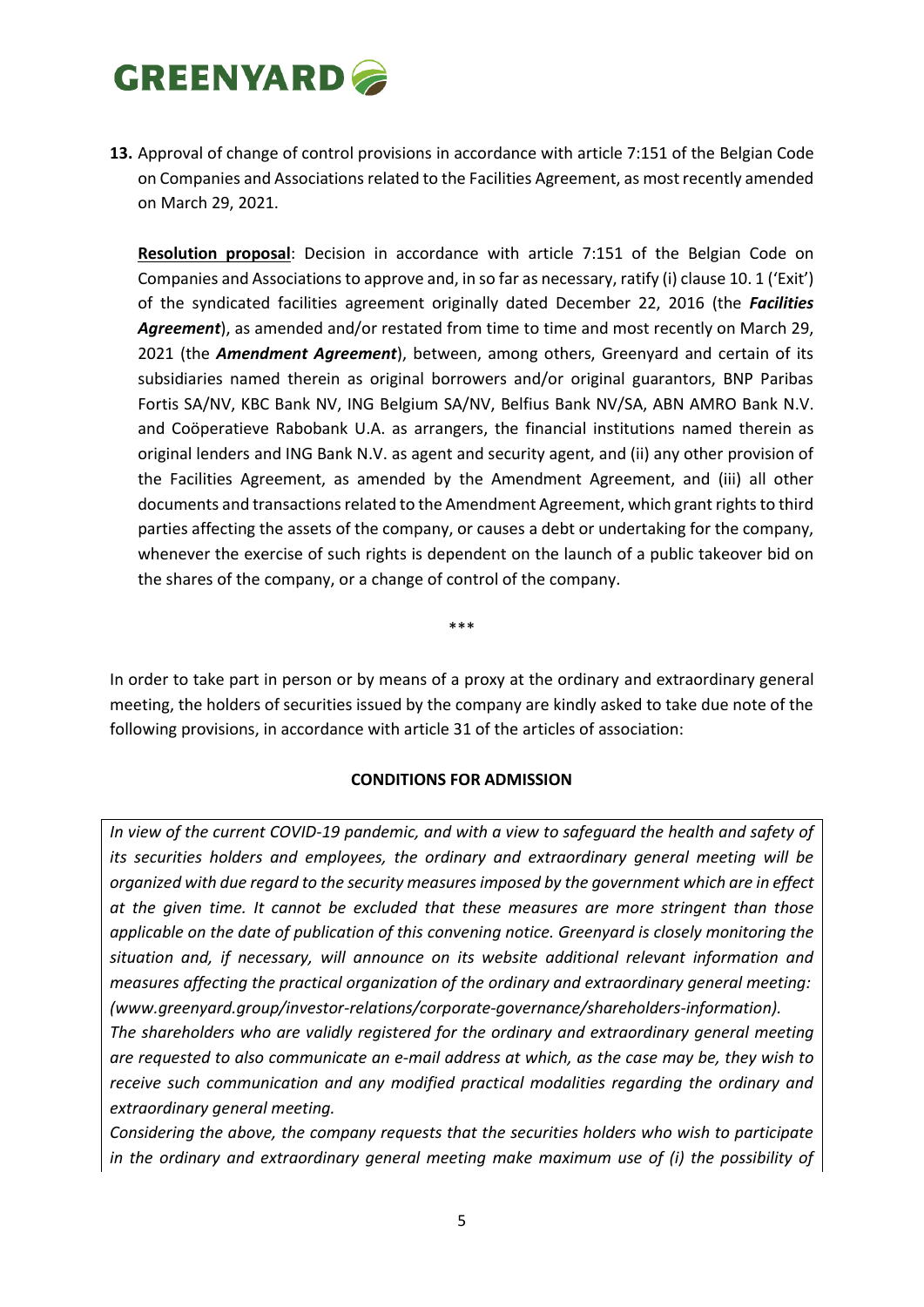*appointing the company secretary as proxy holder via an electronic or written proxy and (ii) the electronic options that are made available as an alternative to written notices by ordinary mail: - either the use of the ABN AMRO platform (www.abnamro.com/evoting),*

*- or the use of e-mail [\(company.secretary@greenyard.group\)](mailto:company.secretary@greenyard.group).*

*The modalities of the aforementioned ways to participate in the ordinary and extraordinary general meeting are further set out in this convening notice.*

According to article 7:134, §2 of the Belgian Code on Companies and Associations, shareholders are admitted to the ordinary and extraordinary general meeting and can exercise their voting rights thereat if the following two conditions are met:

- (i) Greenyard must receive proof from the shareholders that the number of shares with which they intend to participate in the ordinary and extraordinary general meeting is recorded in their name on **Friday, September 3, 2021 at midnight (24:00 (CEST))** (the *registration date*), and
- (ii) these shareholders must notify Greenyard no later than **Saturday, September 11, 2021**, of their intention to participate to the ordinary and extraordinary general meeting:
	- o through ABN AMRO Bank N.V. (*ABN AMRO*) by way of the electronic procedure: see below, '*(a) Electronic notification of participation*', or
	- o directly to the company by way of written notification, see below, *'(b) Written notification of participation'*.
	- *(a) Electronic notification of participation*

Holders of **registered shares** or **dematerialized shares** who wish to participate at the ordinary and extraordinary general meeting can register electronically. To register electronically, the shareholder (as the case may be, through a financial intermediary upon the shareholders' instruction in the event of dematerialized shares) must register itself via ABN AMRO (via [www.abnamro.com/evoting\)](http://www.abnamro.com/evoting) **no later than Saturday, September 11, 2021**.

The certified account holder or the settlement institution of the holders of dematerialized shares, should deliver to ABN AMRO (via [www.abnamro.com/intermediary\)](http://www.abnamro.com/intermediary) on Saturday, September 11, 2021 at the latest, an electronic certificate confirming the number of dematerialized shares registered and held in the name of the shareholder on the registration date and for which the shareholder has instructed to participate to the ordinary and extraordinary general meeting. ABN AMRO will provide the shareholders who have registered electronically directly or via the relevant financial intermediary, with an admission ticket.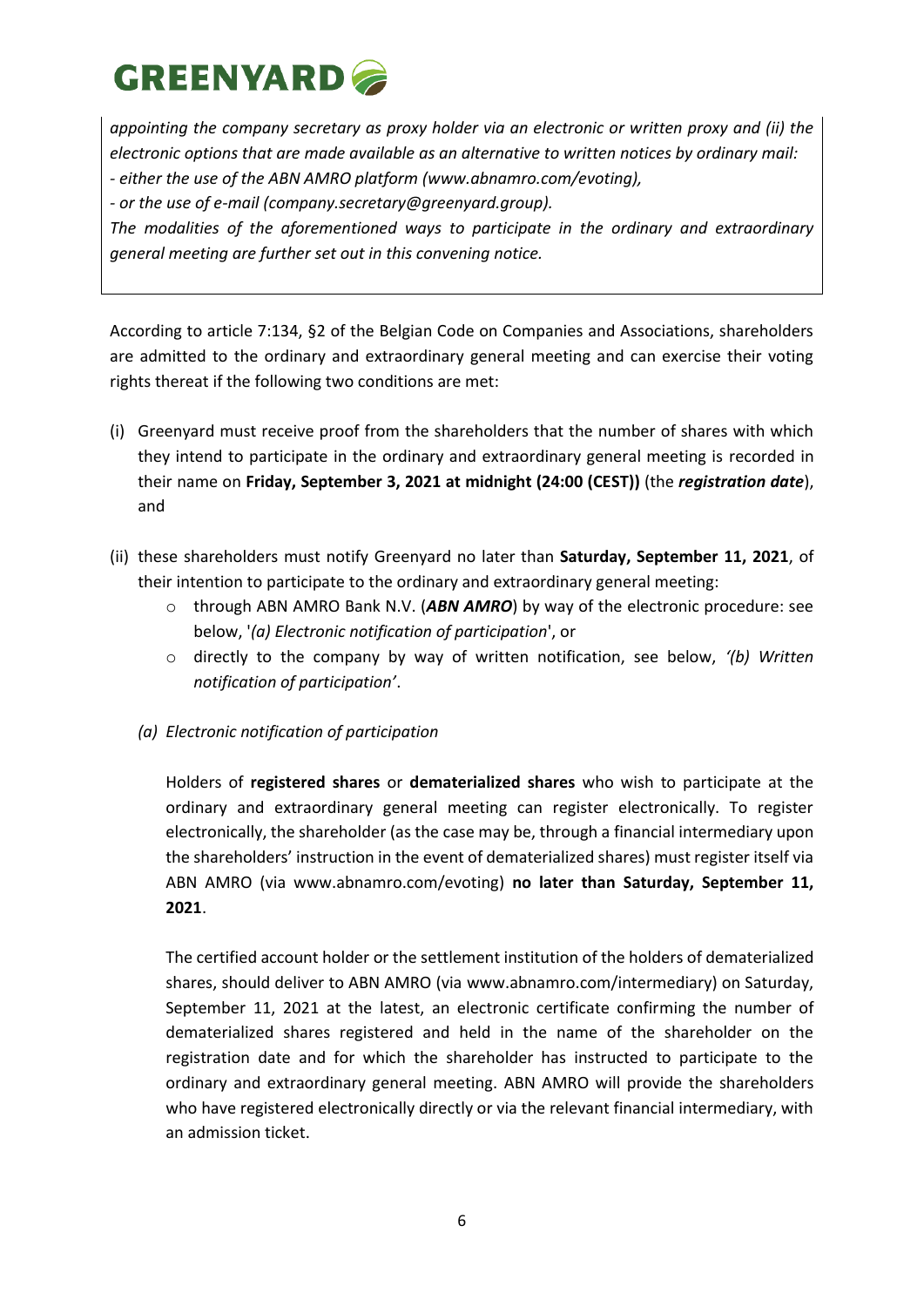

### *(b) Written notification of participation*

For shareholders that wish to notify their participation in written form:

Holders of **registered shares** must notify the company by ordinary post or e-mail (see below under "*Practical matters – Available documents*" for the mailing and e-mail address) of the number of shares with which they wish to participate in the ordinary and extraordinary general meeting **no later than Saturday, September 11, 2021**. A form entitled '*notice of participation for shareholders*' is available on the company's website which can be used for this purpose. The company will verify whether the stated shares are held by the relevant shareholders on the registration date on the basis of their entry in the company's register of registered shares.

Holders of **dematerialized shares** must prove ownership of the relevant number of dematerialized shares by means of a certificate issued by a certified account holder or settlement institution confirming the number of shares registered in their accounts in the shareholders' name on the registration date and for which the shareholder has stated he/she wishes to participate in the ordinary and extraordinary general meeting. The certificate issued by the certified account holder or settlement institution must be provided to the company by ordinary post or e-mail **no later than Saturday, September 11, 2021**. In addition, the relevant shareholders must give notice to the company of their intention to take part in the ordinary and extraordinary general meeting no later than the last-mentioned date. A form entitled '*notice of participation for shareholders*' is available on the company's website which can be used for this purpose.

According to article 7:135 of the Belgian Code on Companies and Associations, holders of convertible bonds and subscription rights may attend the ordinary and extraordinary general meeting with only a consultative vote. For this purpose, they are required to comply with the same conditions for admission as apply to shareholders, as set forth above.

#### **VOTING BY PROXY**

Each shareholder may, provided the articles of association are complied with, have itself/himself/herself represented by a proxy at the ordinary and extraordinary general meeting. Shareholders wanting to be represented must, in addition to fulfilling the aforementioned registration formalities, use the following means provided by the board of directors:

- For granting an **electronic proxy**, shareholders must use the platform provided by ABN AMRO [\(www.abnamro.com/evoting\)](http://www.abnamro.com/evoting), where the shareholder can grant a proxy with voting instructions via an electronic form. The company must be notified of the proxy **no later than Saturday, September 11, 2021** through the platform of ABN AMRO.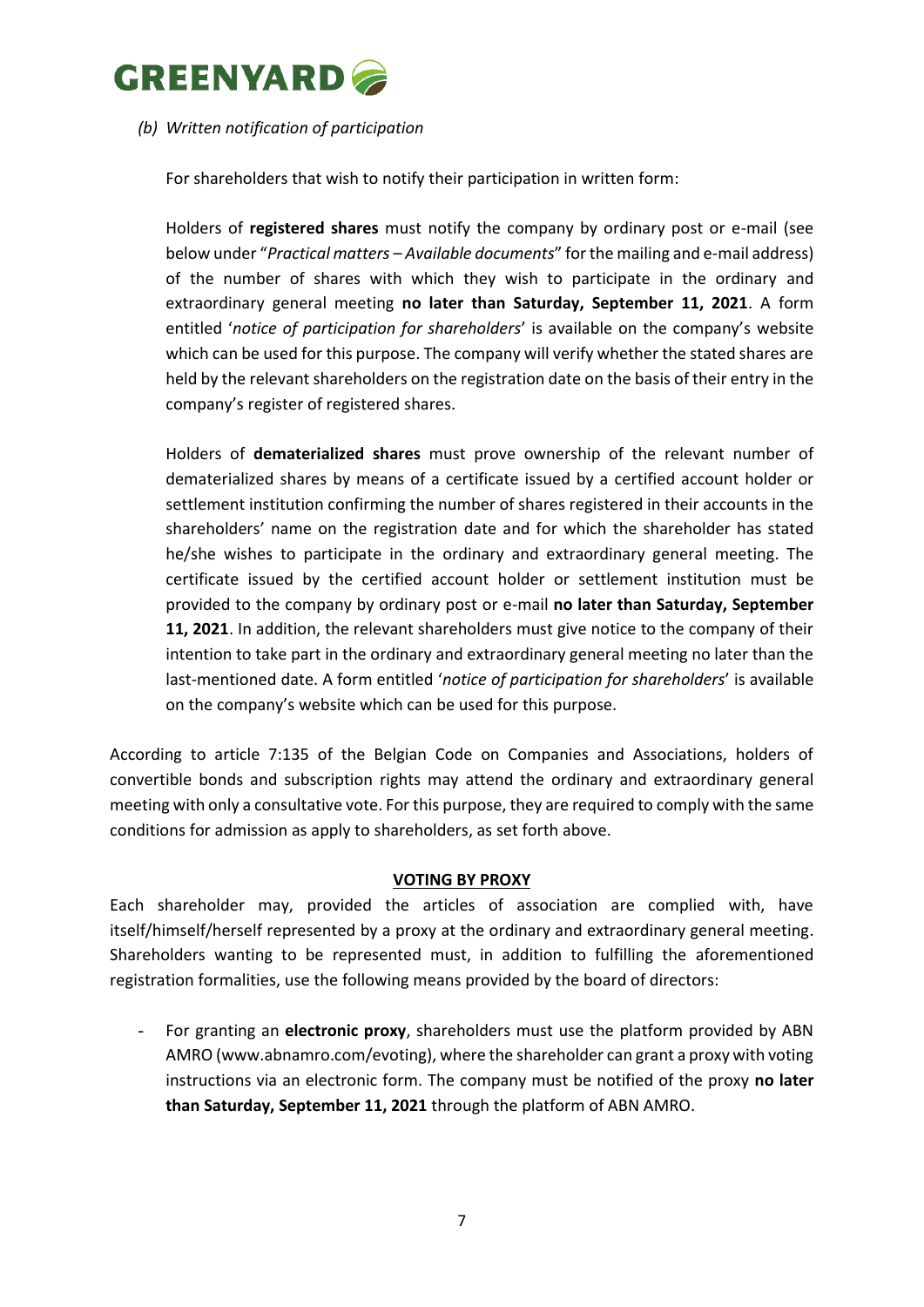- For granting a **written proxy**, shareholders must use the proxy form that is prepared and that is available on the company's website. The company must be notified of the proxy by ordinary post or e-mail **no later than Saturday, September 11, 2021**.

In view of the current COVID-19 pandemic, the board of directors invites the shareholders to have themselves represented at the ordinary and extraordinary general meeting by the company secretary as their proxyholder. In view of the potential conflict of interests of the company secretary as employee of the company as provided by article 7:143 of the Belgian Code on Companies and Associations, the company secretary may only vote on behalf of the shareholder if the proxy includes specific voting instructions for each item on the agenda.

## **RIGHT TO ASK QUESTIONS**

Shareholders who meet the aforementioned formalities may ask questions either beforehand (in writing) or (verbally) during the ordinary and extraordinary general meeting relating to, as applicable, the reports by the board of directors and the statutory auditor as well as on other items on the agenda for the ordinary and extraordinary general meeting.

Questions that are asked in writing will only be answered if the relevant shareholder has complied with the registration and admission conditions described above and if the company has received the written questions **at the latest on Saturday, September 11, 2021** by ordinary post or e-mail.

More-detailed information on this can be found on the company's website.

## **THE RIGHT TO HAVE ITEMS PUT ON THE AGENDA AND LODGE RESOLUTION PROPOSALS**

One or more shareholders who alone or collectively hold at least 3% of the company's share capital may request the company in writing to place one or more items on the agenda of the ordinary and extraordinary general meeting and to include resolution proposals relative to items on or to be included on the agenda.

These requests, together with proof of ownership of the required participation and, as the case may be, the text of the items on the agenda and the accompanying resolution proposals, must be notified to the company by ordinary post or e-mail and must be received by the company **no later than Thursday, August 26, 2021**. As the case may be, the supplemented agenda will be announced **no later than Thursday, September 2, 2021**.

More detailed information on this can be found on the company's website.

## **DATA PROTECTION**

The company is responsible for the processing of the personally identifiable information that it receives from shareholders and proxyholders in the context of the meetings in accordance with applicable data privacy laws and Greenyard's internal data protection policy. Such information will be used for the purposes of analysing and administering the attendance and voting process in